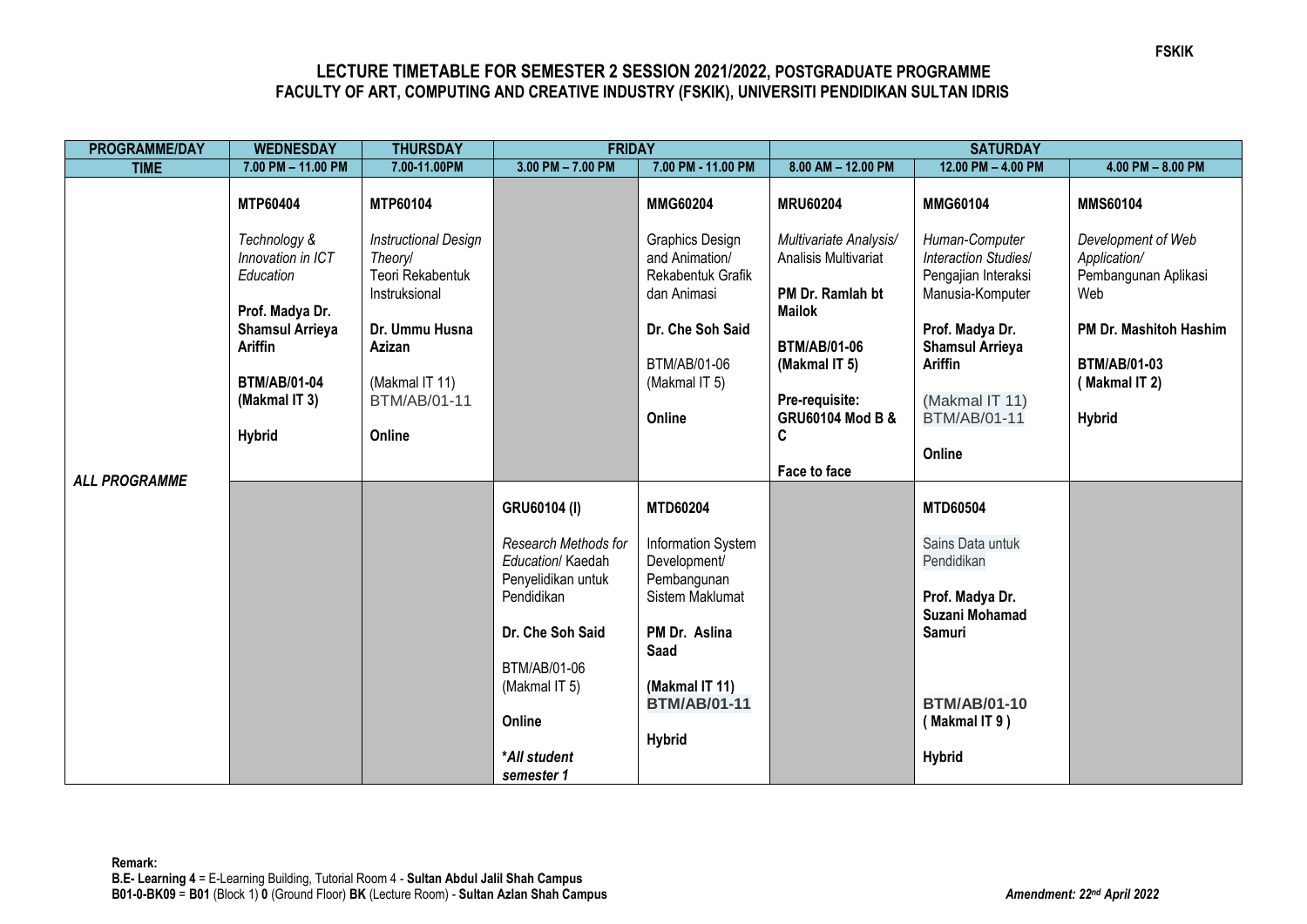## **LECTURE TIMETABLE FOR SEMESTER 2 SESSION 2021/2022, POSTGRADUATE PROGRAMME FACULTY OF ART, COMPUTING AND CREATIVE INDUSTRY (FSKIK), UNIVERSITI PENDIDIKAN SULTAN IDRIS**

| PROGRAMME/DAY                                       | <b>THURSDAY</b>    | <b>FRIDAY</b>                                                                                            |                                                                               | <b>SATURDAY</b>    |                                                 |  |
|-----------------------------------------------------|--------------------|----------------------------------------------------------------------------------------------------------|-------------------------------------------------------------------------------|--------------------|-------------------------------------------------|--|
| <b>TIME</b>                                         | 8.00 AM - 12.00 PM | $3.00$ PM $- 7.00$ PM                                                                                    | 7.00 PM - 11.00 PM                                                            | 8.00 AM - 12.00 PM | 12.00 PM - 4.00 PM                              |  |
| <b>ALL PROGRAMME</b>                                |                    | <b>MRU60304</b>                                                                                          |                                                                               |                    | <b>MMG60504</b>                                 |  |
|                                                     |                    | Academic Writing/<br>Penulisan Akademik                                                                  |                                                                               |                    | Pembangunan<br>Perisian Permainan<br>Pendidikan |  |
|                                                     |                    | PM Dr. Bahbibi binti<br>Rahmatullah                                                                      |                                                                               |                    | Dr. Laili Farhana Md<br>Ibharim                 |  |
|                                                     |                    | <b>BTM/AB/01-10</b><br>(Makmal IT 9)                                                                     |                                                                               |                    | (Makmal IT 11)<br><b>BTM/AB/01-11</b>           |  |
|                                                     |                    | Online<br>Pre-requisite:                                                                                 |                                                                               |                    | Online                                          |  |
|                                                     |                    | <b>GRU60104 for Mod B &amp;</b><br>C (M211 and below)                                                    |                                                                               |                    |                                                 |  |
| Master/ PHD in Art<br>& Design<br><b>Department</b> |                    | <b>MRU60504</b>                                                                                          | GRU60104 (J)                                                                  |                    |                                                 |  |
|                                                     |                    | Art and Art Education<br>Research Methodology/<br>Metodologi Penyelidikan<br>Seni dan Pendidikan<br>Seni | Research Methods for<br>Education/ Kaedah<br>Penyelidikan untuk<br>Pendidikan |                    |                                                 |  |
|                                                     |                    | Dr. Azlin Iryani Mohd<br>Noor dan Dr. Nor                                                                | PM. Dr. Yakup Mohd<br>Rafee                                                   |                    |                                                 |  |
|                                                     |                    | Syazwani Mat Salleh<br><b>BTM/AB/01-06</b>                                                               | (E-learning 11)<br><b>EL/AT/BK/01-05</b>                                      |                    |                                                 |  |
|                                                     |                    | (Makmal IT 5)<br><b>Hybrid</b>                                                                           | <b>Hybrid</b>                                                                 |                    |                                                 |  |